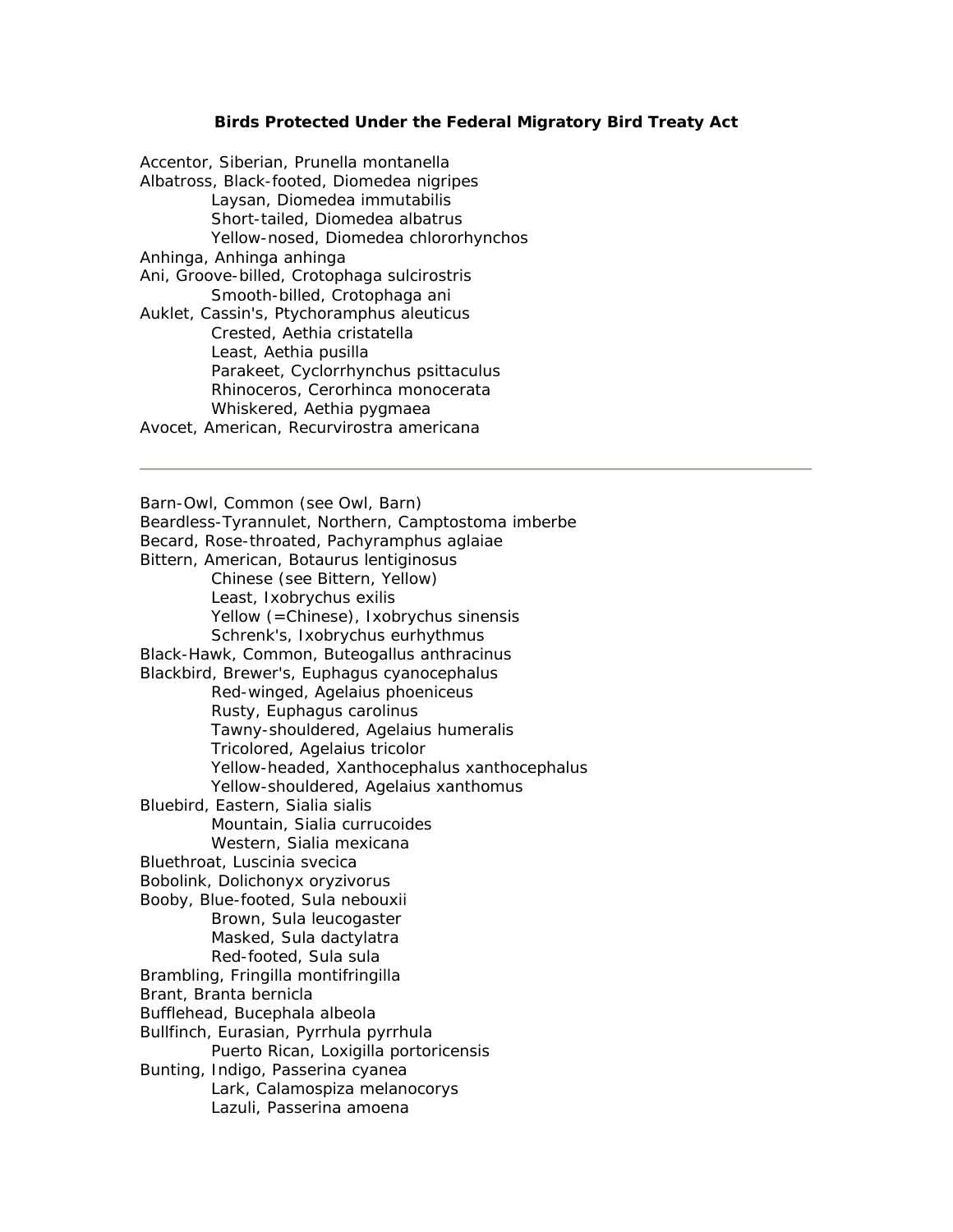McKay's, Plectrophenax hyperboreus Painted, Passerina ciris Pallas' (=Reed-bunting, Pallas'), Emberiza pallasi Reed, (=Reed-Bunting, Common), Emberiza schoeniculus Rustic, Emberiza rustica Snow, Plectrophenax nivalis Varied, Passerina versicolor Bushtit, Psaltriparus minimus

Canvasback, Aythya valisneria Caracara, Crested, Caracara (=Polyborus) plancus Cardinal, Northern, Cardinalis cardinalis Carib, Green-throated, Eulampis holosericeus Catbird, Gray, Dumetella carolinensis Chat, Yellow-breasted, Icteria virens Chickadee, Black-capped, Parus atricapillus Boreal, Parus hudsonicus Carolina, Parus carolinensis Chestnut-backed, Parus rufescens Mexican, Parus sclateri Mountain, Parus gambeli Chuck-will's-widow, Caprimulgus carolinensis Condor, California, Gymnogyps californianus Coot, American, Fulica americana Caribbean, Fulica caribaea Eurasian, Fulica atra Hawaiian (=American), Fulica alai (=americana) Cormorant, Brandt's, Phalacrocorax penicillatus Double-crested, Phalacrocorax auritus Great, Phalacrocorax carbo Neotropic (=Olivaceous), Phalacrocorax brasilianus (=olivaceus) Olivaceus (see Cormorant, Neotropic) Pelagic, Phalacrocorax pelagicus Red-faced, Phalacrocorax urile Cowbird, Bronzed, Molothrus aeneus Brown-headed, Molothrus ater Shiny, Molothrus bonariensis Crake, Corn, Crex crex Yellow-breasted, Porzana flaviventer Crane, Common, Grus grus Sandhill, Grus canadensis Whooping, Grus americana Creeper, Brown, Certhia americana Crossbill, Red, Loxia curvirostra White-winged, Loxia leucoptera Crow, American, Corvus brachyrhynchos Fish, Corvus ossifragus Hawaiian, Corvus hawaiiensis Mexican, Corvus imparatus Northwestern, Corvus caurinus White-necked, Corvus leucognaphalus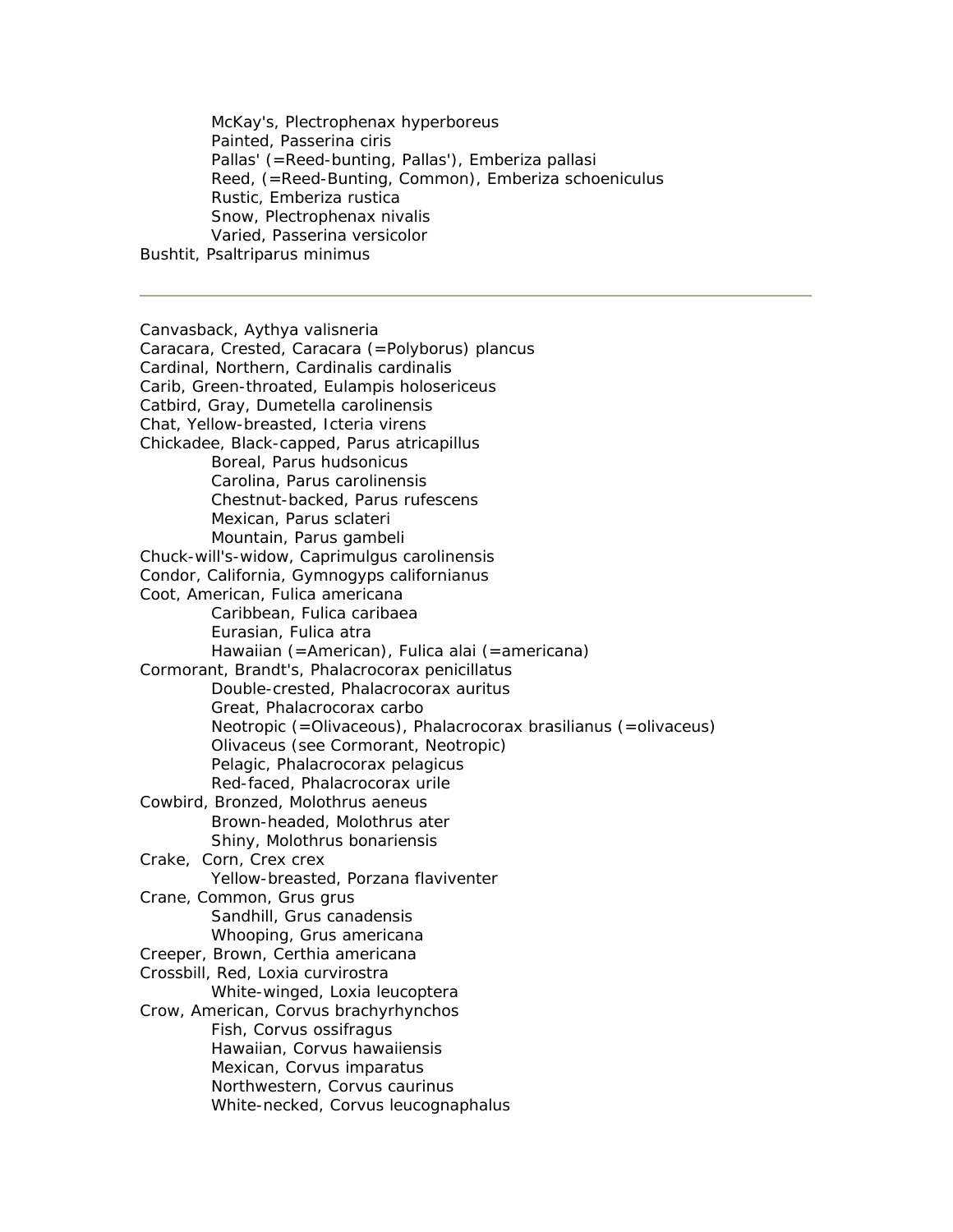Cuckoo, Black-billed, Coccyzus erythropthalmus Common, Cuculus canorus Mangrove, Coccyzus minor Oriental, Cuculus saturatus Yellow-billed, Coccyzus americanus

Curlew, Bristle-thighed, Numenius tahitiensis Eskimo, Numenius borealis Far Eastern, Numenius madagascariensis Least (see Curlew, Little) Little (=Least), Numenius minutus Long-billed, Numenius americanus

Dickcissel, Spiza americana Dipper, American, Cinclus mexicanus Dotterel, Eurasian, Charadrius morinellus Dove, Inca, Columbina inca Mourning, Zenaida macroura White-tipped, Leptotila verreauxi White-winged, Zenaida asiatica Zenaida, Zenaida aurita Dovekie, Alle alle Dowitcher, Long-billed, Limnodromus scolopaceus Short-billed, Limnodromus griseus Duck, American Black, Anas rubripes Harlequin, Histrionicus histrionicus Hawaiian, Anas wyvilliana Laysan, Anas laysanensis Masked, Oxyura dominica Mottled, Anas fulvigula Ring-necked, Aythya collaris Ruddy, Oxyura jamaicensis Tufted, Aythya fuligula Wood, Aix sponsa Dunlin, Calidris alpina

Eagle, Bald, Haliaeetus leucocephalus Golden, Aquila chrysaetos White-tailed, Haliaeetus albicilla Egret, Cattle, Bubulcus ibis Chinese, Egretta eulophotes Great, Ardea (=Casmerodius) alba (=albus) Intermediate (=Plumed), Mesophoyx (=Egretta) intermedia Plumed (see Egret, Intermediate) Reddish, Egretta rufescens Snowy, Egretta thula Eider, Common, Somateria mollissima King, Somateria spectabilis Spectacled, Somateria fischeri Steller's, Polysticta stelleri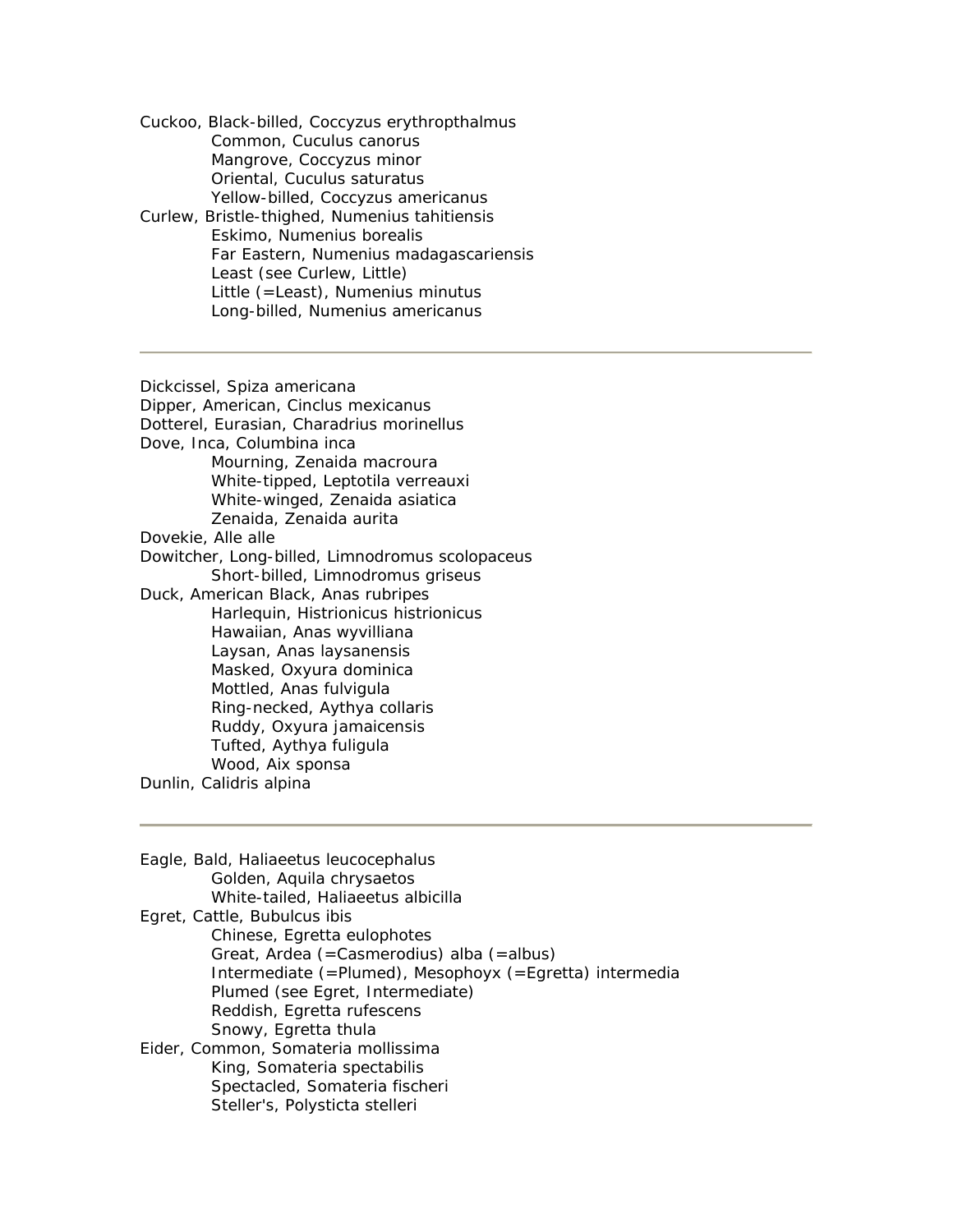Elaenia, Caribbean, Elaenia martinica Emerald, Puerto Rican, Chlorostilbon maugaeus Euphonia, Antillean, Euphonia musica

Falcon, Aplomado, Falco femoralis Peregrine, Falco peregrinus Prairie, Falco mexicanus Fieldfare, Turdus pilaris Finch, Cassin's, Carpodacus cassinii House, Carpodacus mexicanus Purple, Carpodacus purpureus Rosy (see Rosy-Finch, Black; Rosy-Finch, Brown-capped; and Rosy-Finch, Gray-crowned) Flamingo, Greater, Phoenicopterus ruber Flicker, Gilded (=Northern), Colaptes chrysoides (=auratus) Northern, Colaptes auratus Flycatcher, Acadian, Empidonax virescens Alder, Empidonax alnorum Ash-throated, Myiarchus cinerascens Brown-crested, Myiarchus tyrannulus Buff-breasted, Empidonax fulvifrons Cordilleran (=Western), Empidonax occidentalis (=difficilis) Dusky, Empidonax oberholseri Dusky-capped, Myiarchus tuberculifer Fork-tailed, Tyrannus savana Gray, Empidonax wrightii Gray-spotted, Muscicapa griseisticta Great Crested, Myiarchus crinitus Hammond's, Empidonax hammondii Least, Empidonax minimus Narcissus, Muscicapa narcissina Nutting's, Myiarchus nuttingi Olive-sided, Contopus borealis Pacific-slope (=Western), Empidonax difficilis Puerto Rican, Myiarchus antillarum Scissor-tailed, Tyrannus forficatus Sulphur-bellied, Myiodynastes luteiventris Vermilion, Pyrocephalus rubinus Western (see Flycatcher, Cordilleran; and Flycatcher, Pacific-slope) Willow, Empidonax traillii Yellow-bellied, Empidonax flaviventris Frigatebird, Great, Fregata minor Lesser, Fregata ariel Magnificent, Fregata magnificens Fulmar, Northern, Fulmarus glacialis

Gadwall, Anas strepera Gallinule, Purple, Porphyrula martinica Gannet (see Gannet, Northern)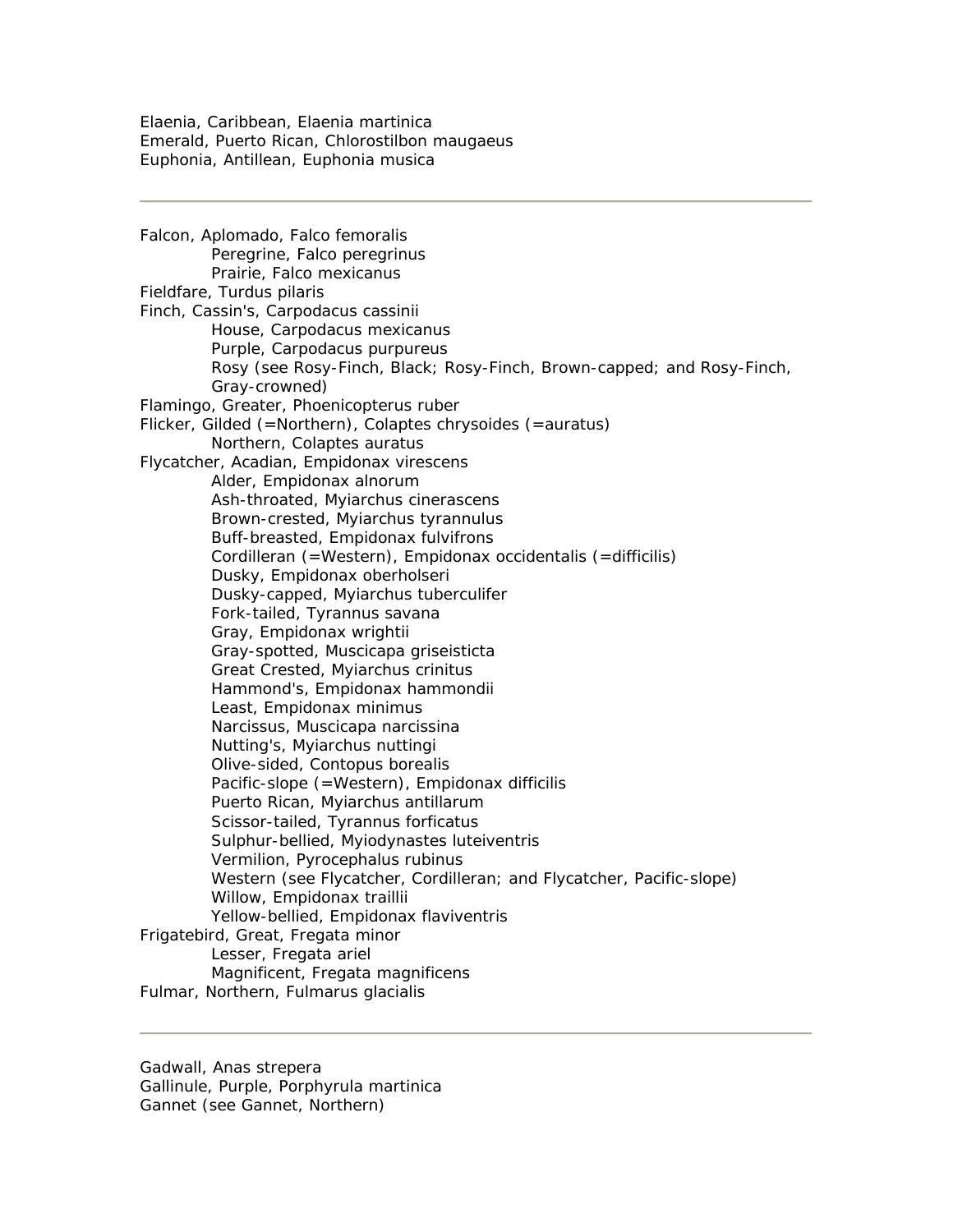Northern (=Gannet), Morus (=Sula) bassanus Garganey, Anas querquedula Gnatcatcher, Black-capped, Polioptila nigriceps Black-tailed, Polioptila melanura Blue-gray, Polioptila caerulea California (=Black-tailed), Polioptila californica (=melanura) Godwit, Bar-tailed, Limosa lapponica Black-tailed, Limosa limosa Hudsonian, Limosa haemastica Marbled, Limosa fedoa Golden-Plover, American (=Lesser), Pluvialis dominicus (=dominica) Lesser (see Golden-Plover, American; and Golden-Plover, Pacific) Pacific (=Lesser), Pluvialis fulva (=dominica) Goldeneye, Barrow's, Bucephala islandica Common, Bucephala clangula Goldfinch, American, Carduelis tristis Lawrence's, Carduelis lawrencei Lesser, Carduelis psaltria Goose, Barnacle, Branta leucopsis Bean, Anser fabalis Canada, Branta canadensis Emperor, Chen canagica Greater White-fronted, Anser albifrons Hawaiian, Branta (=Nesochen) sandvicensisRoss', Chen rossii Snow, Chen caerulescens Goshawk, Northern, Accipiter gentilis Grackle, Boat-tailed, Quiscalus major Common, Quiscalus quiscula Great-tailed, Quiscalus mexicanus Greater Antillean, Quiscalus niger Grasshopper-Warbler, Middendorff's, Locustella ochotensis Grassquit, Black-faced, Tiaris bicolor Yellow-faced, Tiaris olivacea Grebe, Clark's (=Western), Aechmophorus clarkii (=occidentalis) Eared, Podiceps nigricollis Horned, Podiceps auritus Least, Tachybaptus dominicus Pied-billed, Podilymbus podiceps Red-necked, Podiceps grisegena Western, Aechmophorus occidentallis Greenfinch, Oriental, Carduelis sinica Greenshank, Common, Tringa nebularia Grosbeak, Black-headed, Pheucticus malanocephalus Blue, Guiraca caerulea Crimson-collard, Rhodothraupis celaeno Evening, Coccothraustes vespertinus Pine, Pinicola enucleator Rose-breasted, Pheucticus ludovicianus Yellow, Pheucticus chrysopeplus Ground-Dove, Common, Zenaida passerina Ruddy, Zenaida talpacoti Guillemot, Black, Cepphus grylle Pigeon, Cepphus columba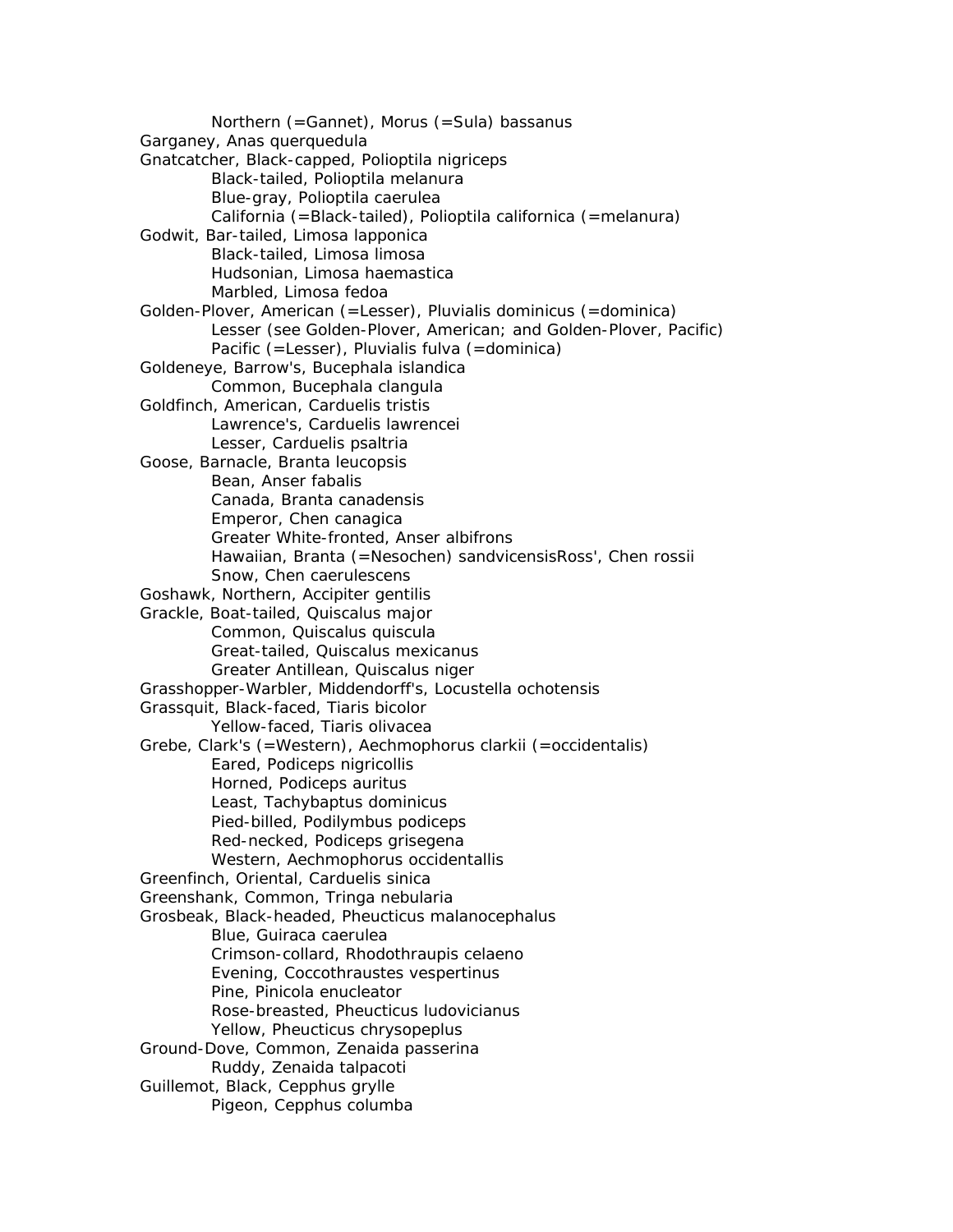Gull, Black-headed (=Common Black-headed), Larus ridibundus Bonaparte's, Larus philadelphia California, Larus californicus Common Black-headed (see Gull, Black-headed) Franklin's, Larus pipixcan Glaucous, Larus hyperboreus Glaucous-winged, Larus glaucescens Great Black-backed, Larus marinus Heermann's, Larus heermanni Herring, Larus argentatus Iceland, Larus glaucoides Ivory, Pagophila eburnea Laughing, Larus atricilla Lesser Black-headed, Larus fuscus Little, Larus minutus Mew, Larus canus Ring-billed, Larus delawarensis Ross', Rhodostethia rosea Sabine's, Xema sabini Slaty-backed, Larus schistisagus Thayer's, Larus thayeri Western, Larus occidentalis Yellow-footed, Larus livens Gyrfalcon, Falco rusticolus

Harrier, Northern, Circus cyaneus Hawfinch, Coccothraustes coccothraustes Hawk, Asiatic Sparrow, Accipiter gularis Broad-winged, Buteo platypterus Cooper's, Accipiter cooperii Ferruginous, Buteo regalis Gray, Buteo nitidus Harris', Parabuteo unicinctus Hawaiian, Buteo solitarius Red-shouldered, Buteo lineatus Red-tailed, Buteo jamaicensis Rough-legged, Buteo lagopus Sharp-shinned, Accipiter striatus Short-tailed, Buteo brachyurus Swainson's, Buteo swainsoni White-tailed, Buteo albicaudatus Zone-tailed, Buteo albonotatus Hawk-Cuckoo, Hodgson's, Cuculus fugax Hawk-Owl, Northern (see Owl, Hawk) Heron, Great Blue, Ardea herodias Green (=Green-backed), Butorides virescens (=striatus) Green-backed (see Heron, Green) Little Blue, Ardea caerulea Night (see Night-Heron) Pacific Reef, Ardea sacra Tricolored, Ardea tricolor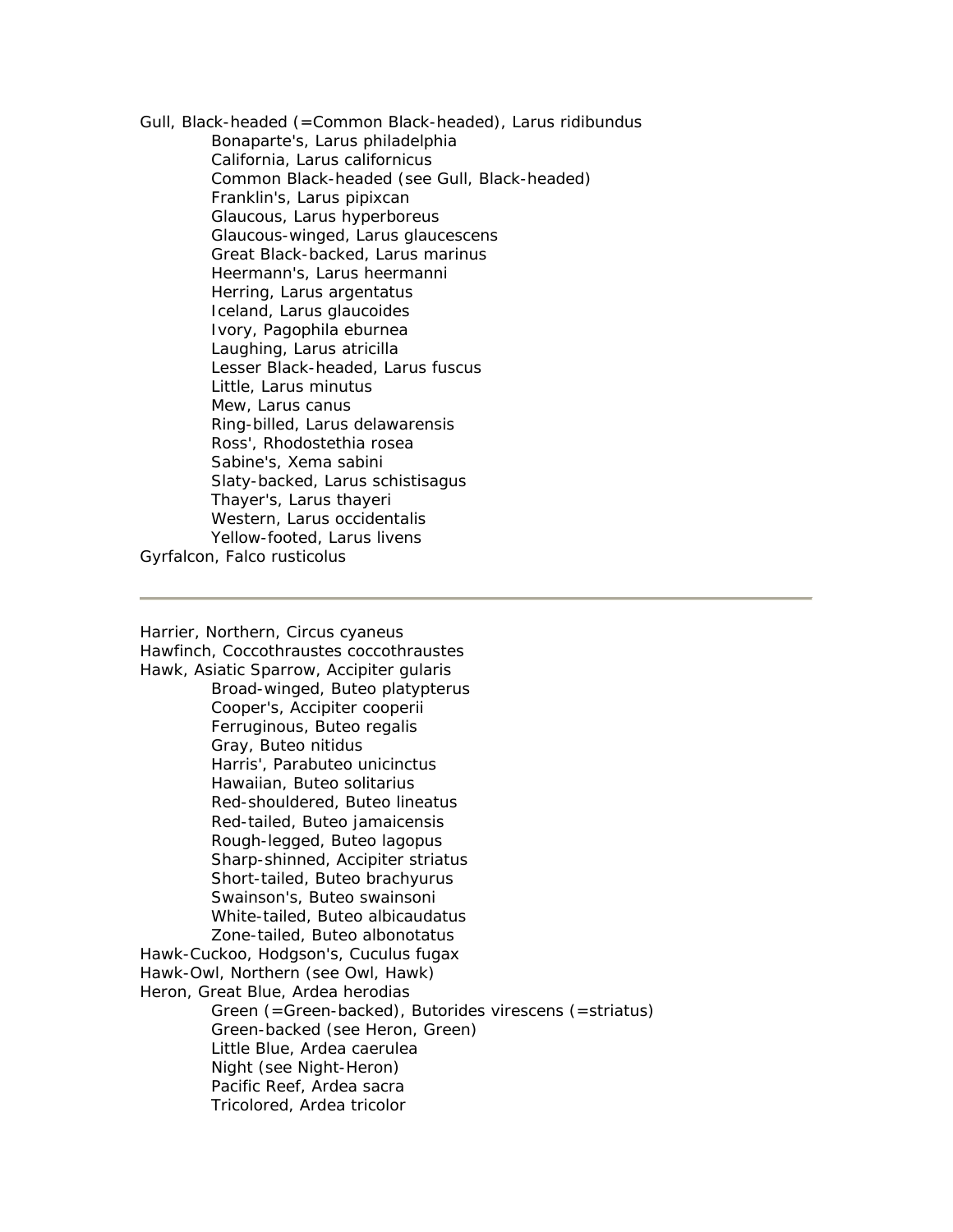Hoopoe, Upupa epops

House-Martin, Common, Delichon urbica Hummingbird, Allen's, Selasphorus sasin

> Anna's, Calypte anna Antillean Crested, Orthorhynchus cristatus Berylline, Amazilia beryllina Black-chinned, Archilochus alexandri Blue-throated, Lampornis clemenciae Broad-billed, Cynanthus latirostris Broad-tailed, Selasphorus platycercus Buff-bellied, Amazilia yucatanensis Calliope, Stellula calliope Costa's, Calypte costae Lucifer, Calothorax lucifer Magnificent, Eugenes fulgens Ruby-throated, Archilochus colubris Rufous, Selasphorus rufus Violet-crowned, Amazilia violiceps White-eared, Hylocharis leucotis

Ibis, Glossy, Plegadis falcinellus Scarlet, Eudocimus ruber White, Eudocimus albus White-faced, Plegadis chihi

Jabiru, Jabiru mycteria

Jacana, Northern, Jacana spinosa Jaeger, Long-tailed, Stercorarius longicaudus Parasitic, Stercorarius parasiticus Pomarine, Stercorarius pomarinus Jay, Blue, Cyanocitta cristata Brown, Cyanocorax morio Gray, Perisoreus canadensis Gray-Breasted (see Jay, Mexican) Green, Cyanocorax yncas Mexican (=Gray-breasted), Aphelocoma ultramarina Pinyon, Gymnorhinus cyanocephalus Scrub (see Scrub-Jay, Florida; Scrub-Jay, Island; and Scrub-Jay, Western) Steller's, Cyanocitta stelleri Junco, Dark-eyed, Junco hyemalis Yellow-eyed, Junco phaeonotus

Kamao (=Thrush, Hawaiian), Myadestes (=Phaeornis) myadestinus (=obscurus) Kestrel, American, Falco sparverius Eurasian, Falco tinnunculus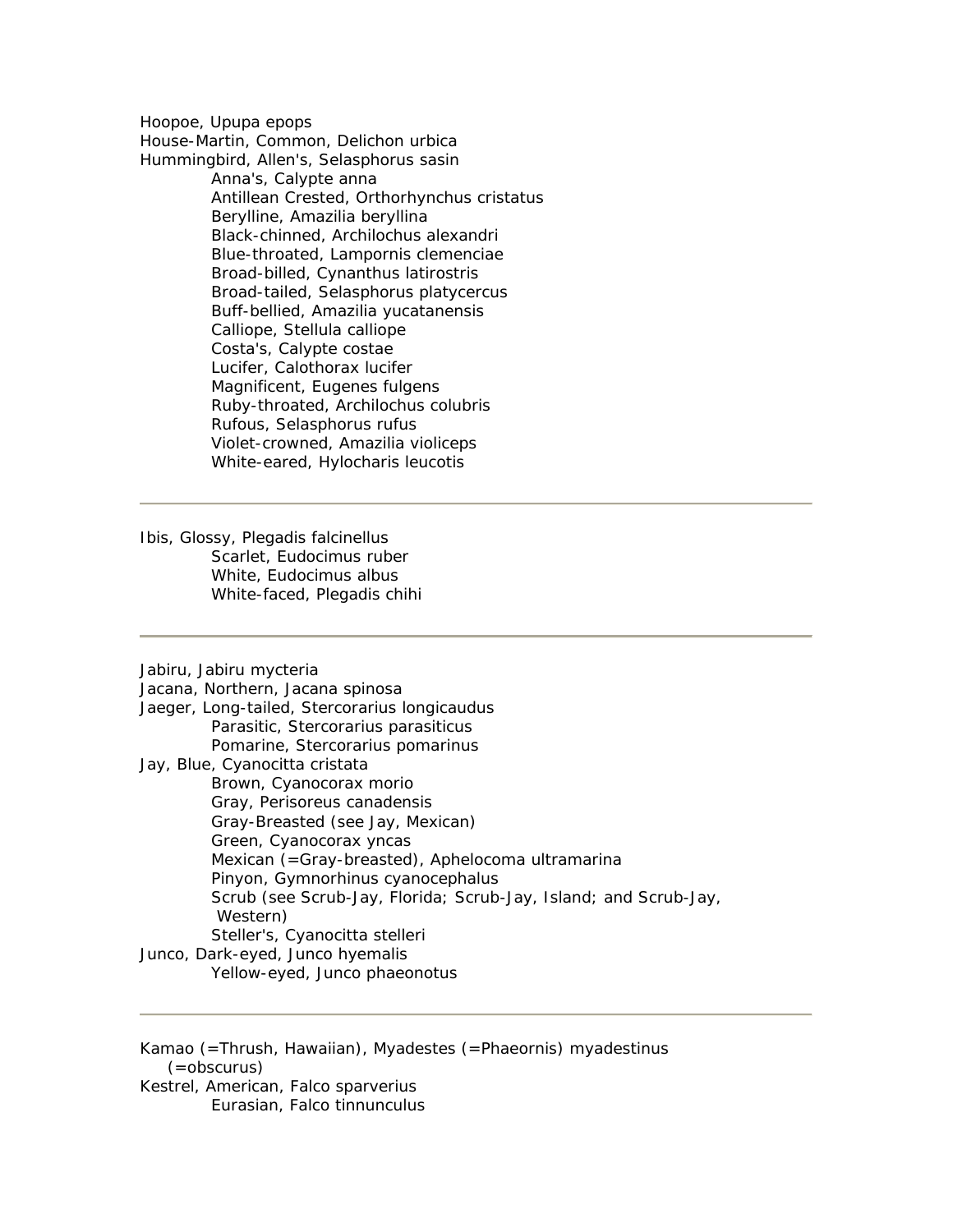Killdeer, Charadrius vociferus Kingbird, Cassin's, Tyrannus vociferans Couch's, Tyrannus couchii Eastern, Tyrannus tyrannus Gray, Tyrannus dominicensis Loggerhead, Tyrannus caudifasciatus Thick-billed, Tyrannus crassirostris Tropical, Tyrannus melancholicus Western, Tyrannus verticalis Kingfisher, Belted, Ceryle alcyon Green, Chloroceryle americana Ringed, Ceryle torquata Kinglet, Golden-crowned, Regulus satrapa Ruby-crowned, Regulus calendula Kiskadee, Great, Pitangus sulphuratus Kite, American Swallow-tailed (see Kite, Swallow-tailed) Black, Milvus migrans Black-shouldered (see Kite, White-tailed) Hook-billed, Chondrohierax uncinatus Mississippi, Ictinia mississippiensis Snail, Rostrhamus sociabilis Swallow-tailed, Elanoides forficatus White-tailed (=Black-shouldered), Elanus leucurus (=caeruleus) Kittiwake, Black-legged, Rissa tridactyla Red-legged, Rissa brevirostris Knot, Great, Calidris tenuirostris Red, Calidris canutus

Lapwing, Northern, Vanellus vanellus Lark, Horned, Eremophila alpestris Sky (=Skylark, Eurasian), Alauda arvensis Limpkin, Aramus guarauna Lizard-Cuckoo, Puerto Rican, Saurothera vieilloti Longspur, Chestnut-collared, Calcarius ornatus Lapland, Calcarius lapponicus McCown's, Calcarius mccownii Smith's, Calcarius pictus Loon, Arctic, Gavia arctica Common, Gavia immer Pacific (=Arctic), Gavia pacifica (=arctica) Red-throated, Gavia stellata Yellow-billed, Gavia adamsii

Magpie, Black-billed, Pica pica Yellow-billed, Pica nuttalli Mallard, Anas platyrhynchos Mango, Antillean, Anthracothorax dominicus Green, Anthracothorax viridis Martin, Caribbean, Progne dominicensis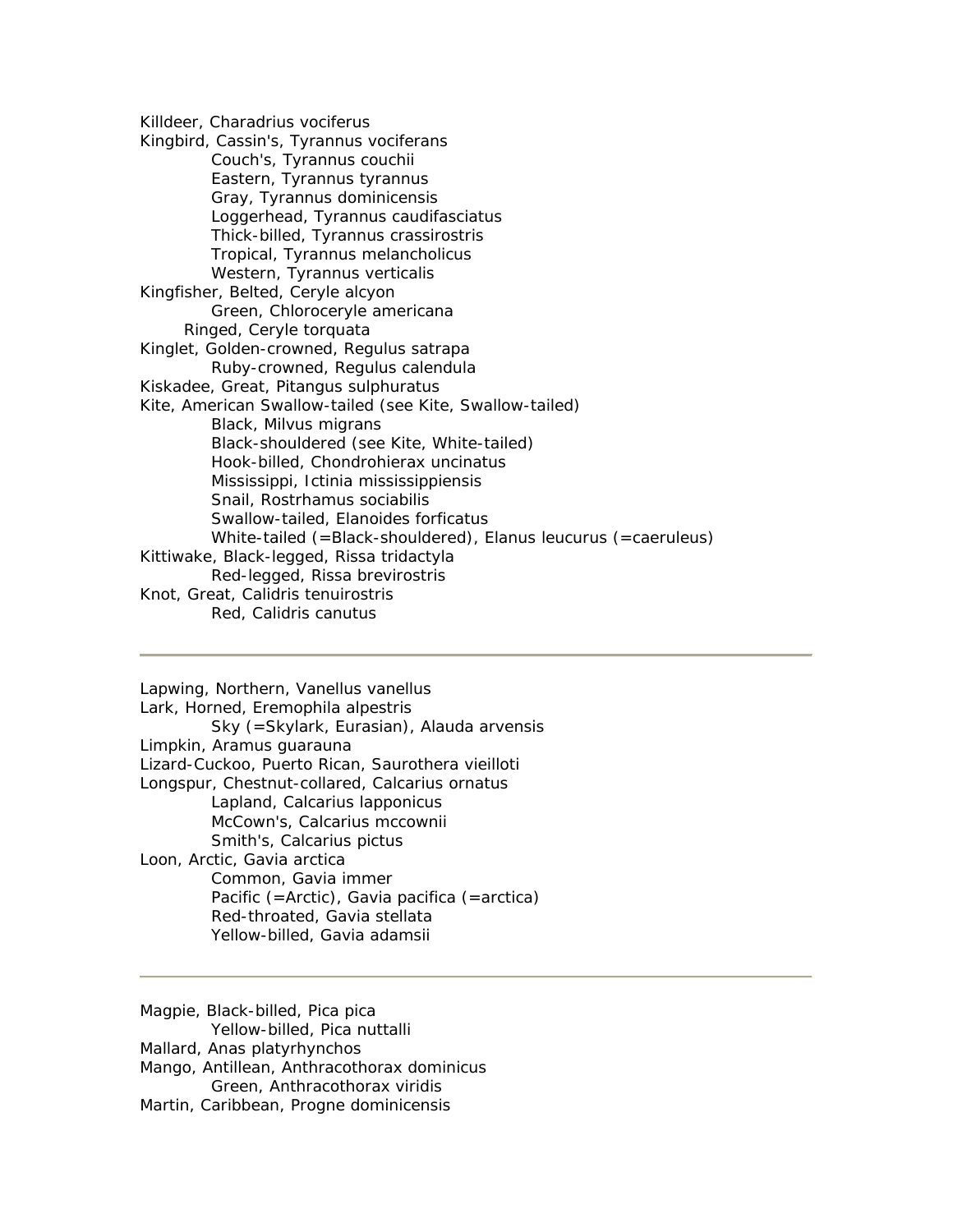Cuban, Progne cryptoleuca Gray-breasted, Progne chalybea Purple, Progne subis Meadowlark, Eastern, Sturnella magna Western, Sturnella neglecta Merganser, Common, Mergus merganser Hooded, Lophodytes cucullatus Red-breasted, Mergus serrator Merlin, Falco columbarius Mockingbird, Northern, Mimus polyglottos Moorhen, Common, Gallinula chloropus Murre, Common, Uria aalge Thick-billed, Uria lomvia Murrelet, Ancient, Synthliboramphus antiquus Craveri's, Synthliboramphus craveri Kittlitz's, Brachyramphus brevirostris Marbled, Brachyramphus marmoratus Xantus', Synthliboramphus hypoleucus

Needletail, White-throated, Hirundapus caudacutus Night-Heron, Black-crowned, Nycticorax nycticorax Japanese, Nycticorax goisagi Malay, Nycticorax melanolophus Yellow-crowned, Nyctanassa (=Nycticorax) violacea (=violaceus) Nighthawk, Antillean, Chordeiles gundlachii Common, Chordeiles minor Lesser, Chordeiles acutipennis Nightjar, Buff-collared, Caprimulgus ridgwayi Puerto Rican, Caprimulgus noctitherus Jungle, Caprimulgus indicus Noddy, Black, Anous minutus Blue-gray, Procelsterna cerulea Brown, Anous stolidus Lesser, Anous tenuirostris Nutcracker, Clark's, Nucifraga columbiana Nuthatch, Brown-headed, Sitta pusilla Pygmy, Sitta pygmaea Red-breasted, Sitta canadensis White-breasted, Sitta carolinensis

Oldsquaw, Clangula hyemalis

Olomao (=Thrush, Hawaiian), Myadestes (=Phaeornis) lanaiensis (=obscurus) Omao (=Thrush, Hawaiian), Myadestes (=Phaeornis) obscurus Oriole, Altamira, Icterus gularis Audubon's, Icterus graduacauda Baltimore (=Northern), Icterus galbula Black-cowled, Icterus dominicensis Black-vented, Icterus wagleri Bullock's (=Northern), Icterus bullockii (=galbula)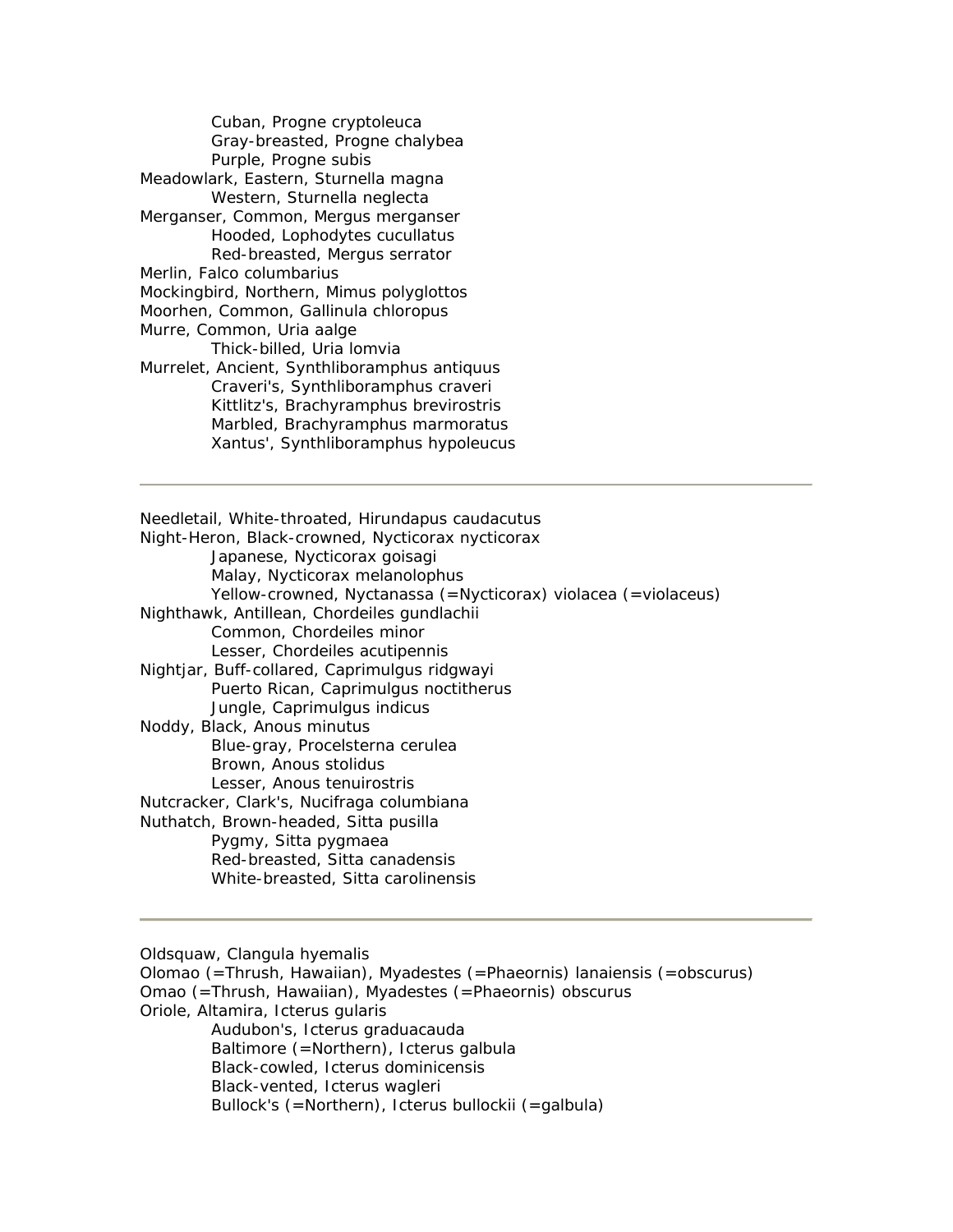Hooded, Icterus cucullatus Northern (see Oriole, Baltimore; and Oriole, Bullock's) Orchard, Icterus spurius Scott's, Icterus parisorum Streak-backed, Icterus pustulatus Osprey, Pandion haliaetus Ovenbird, Seiurus aurocapillus Owl, Barn (=Barn-Owl, Common), Tyto alba Barred, Strix varia Boreal, Aegolius funereus Burrowing, Speotyto (=Athene) cunicularia Elf, Micrathene whitneyi Flammulated, Otus flammeolus Great Gray, Strix nebulosa Great Horned, Bubo virginianus Hawk (=Hawk-Owl, Northern), Surnia ulula Long-eared, Asio otus Northern Saw-whet, Aegolius acadicus Short-eared, Asio flammeus Snowy, Nyctea scandiaca Spotted, Strix occidentalis Oystercatcher, American, Haematopus palliatus Black, Haematopus bachmani

Parula, Northern, Parula americana Tropical, Parula pitiayumi Pauraque (=Pauraque, Common), Nyctidromus albicollis Common (see Pauraque) Pelican, American White, Pelecanus erythrorhynchos Brown, Pelecanus occidentalis Petrel, Black-capped, Pterodroma hasitata Bonin, Pterodroma hypoleuca Bulwer's, Bulweria bulwerii Cook's, Pterodroma cookii Dark-rumped, Pterodroma phaeopygia Herald, Pterodroma arminjoniana Juan Fernandez (=White-necked), Pterodroma externa Kermadec, Pterodroma neglecta Mottled, Pterodroma inexpectata Murphy's, Pterodroma ultima White-necked, Pterodroma cervicalis (=externa) Pewee, Greater, Contopus pertinax Lesser Antillean, Contopus latirostris Phainopepla, Phainopepla nitens Phalarope, Red, Phalaropus fulicaria Red-necked, Phalaropus lobatus Wilson's, Phalaropus tricolor Phoebe, Black, Sayornis nigricans Eastern, Sayornis phoebe Say's, Sayornis saya Pigeon, Band-tailed, Columba fasciata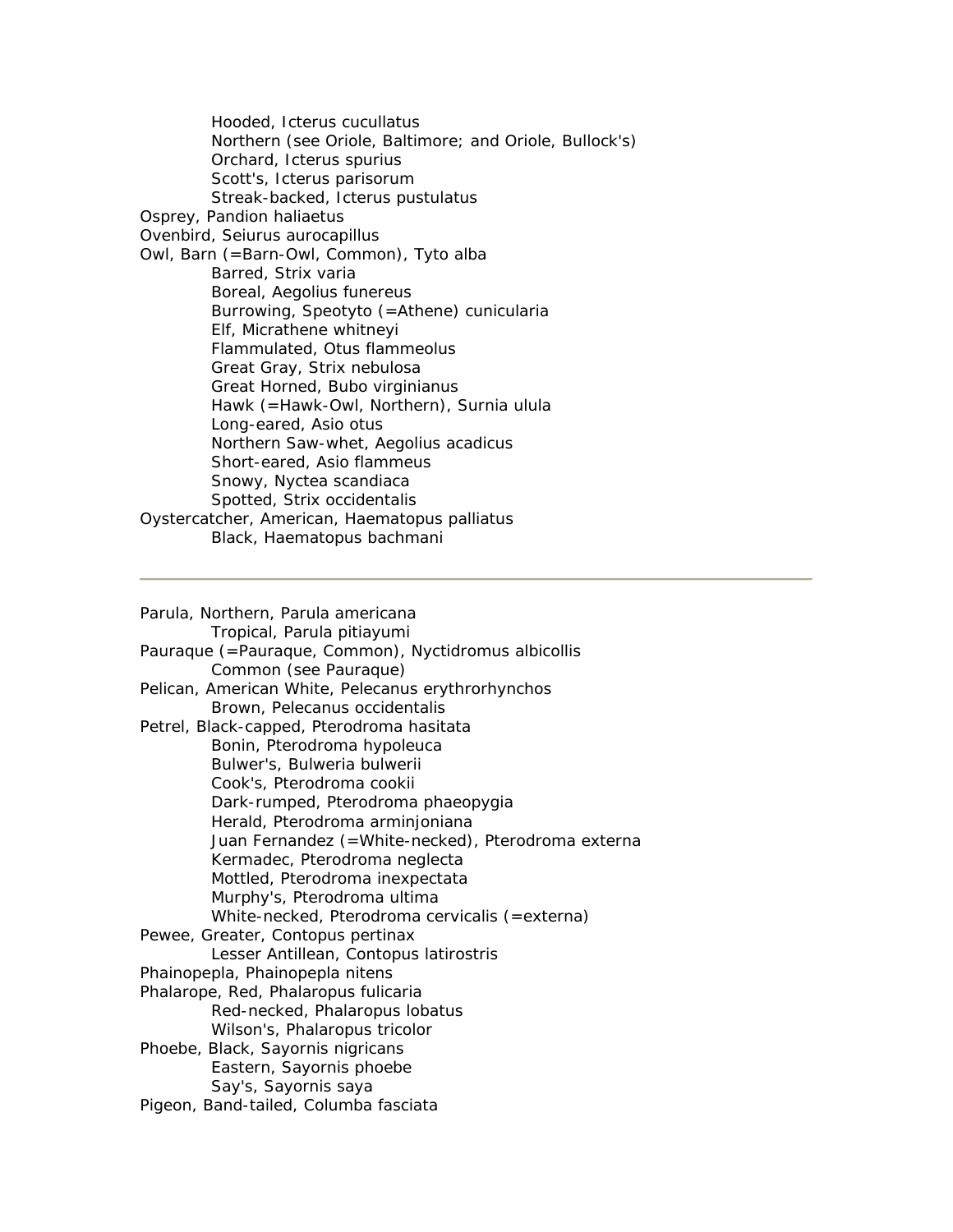Plain, Columba inornataRed-billed, Columba flavirostris Scaly-naped, Columba squamosa White-crowned, Columba leucocephala Pintail, Northern, Anas acuta White-cheeked, Anas bahamensis Pipit, American (=Water), Anthus rubescens (=spinoletta) Olive-backed (=Tree-Pipit, Olive), Anthus hodgsoni Pechora, Anthus gustavi Red-throated, Anthus cervinus Sprague's, Anthus spragueii Water (see Pipit, American) Plover, Black-bellied, Pluvialis squatarola Common Ringed, Charadrius hiaticula Great Sand, Charadrius leschensultii Little Ringed, Charadrius dubius Mongolian, Charadrius mongolus Mountain, Charadrius montanus Piping, Charadrius melodus Semipalmated, Charadrius semipalmatus Snowy, Charadrius alexandrinus Wilson's, Charadrius wilsonia Pochard, Baer's, Aythya baeri Common, Aythya ferina Poorwill, Common, Phalaenoptilus nuttallii Puaiohi (=Thrush, Small Kauai), Myadestes (=Phaeornis) palmeri Puffin, Atlantic, Fratercula arctica Horned, Fratercula corniculata Tufted, Fratercula cirrhata Pygmy-Owl, Ferruginous, Glaucidium brasilianum Northern, Glaucidium gnoma Pyrrhuloxia, Cardinalis sinuatus

Quail-Dove, Bridled, Geotrygon mystacea Key West, Geotrygon chrysia Ruddy, Geotrygon montana Rail, Black, Laterallus jamaicensis Clapper, Rallus longirostris King, Rallus elegans Virginia, Rallus limicola Yellow, Coturnicops noveboracensis Raven, Chihuahuan, Corvus cryptoleucus Common, Corvus corax Razorbill, Alca torda Redhead, Aythya americana Redpoll, Common, Carduelis flammea Hoary, Carduelis hornemanni Redshank, Spotted, Tringa erythropus Redstart, American, Setophaga ruticilla Painted, Myioborus pictus Slate-throated, Myioborus miniatus Reed-Bunting, Common (see Bunting, Common)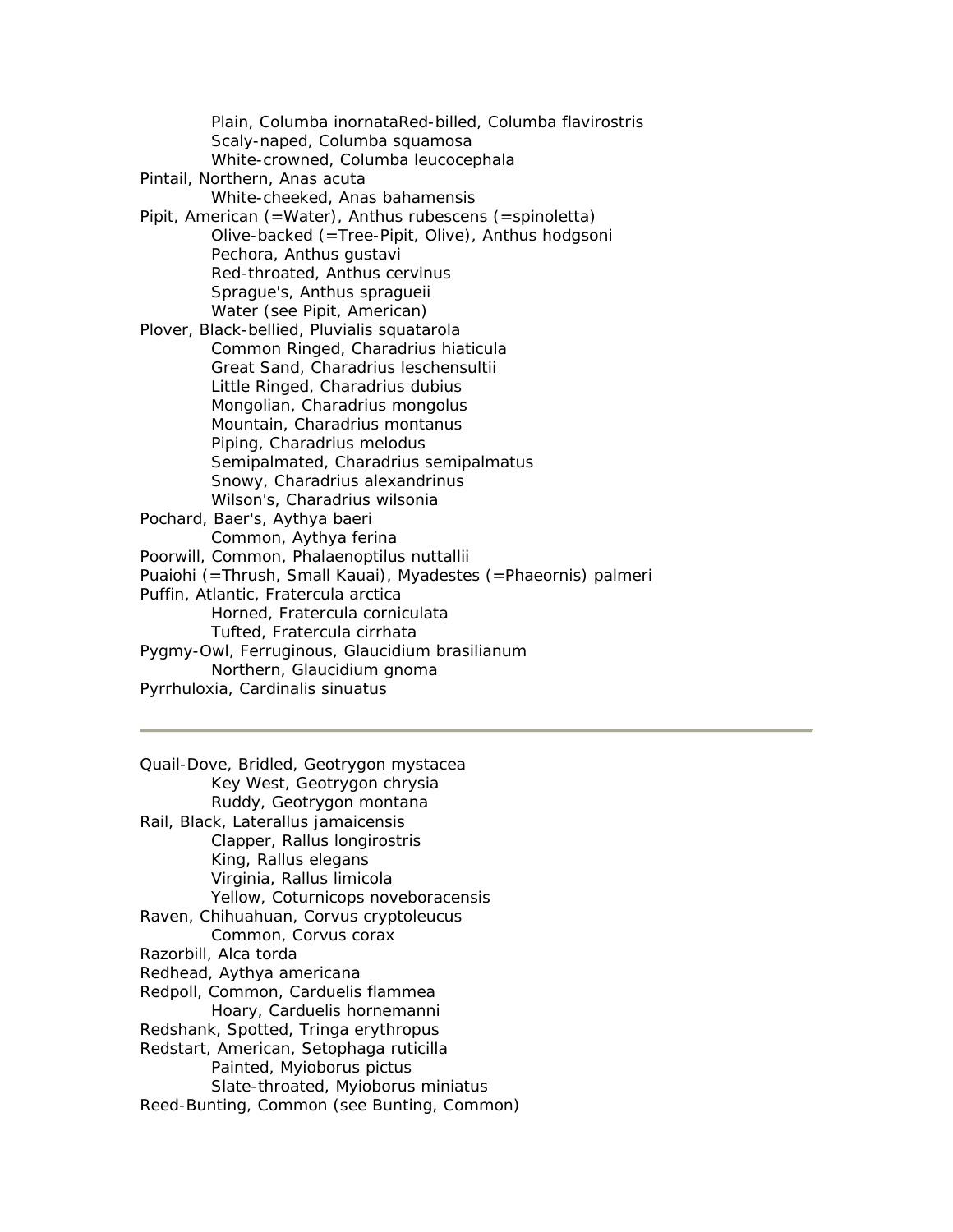Pallas' (see Bunting, Pallas') Roadrunner, Greater, Geococcyx californianus Robin, American, Turdus migratorius Clay-colored, Turdus grayi Rufous-backed, Turdus rufopalliatus Rosefinch, Common, Carpodacus erythrinus Rosy-Finch (=Finch), Black (=Rosy), Leucosticte atrata (=arctoa) Brown-capped (=Rosy), Leucosticte australis (=arctoa) Gray-crowned (=Rosy), Leucosticte tephrocotis (=arctoa) Rough-winged Swallow, Northern, Stelgidopteryx serripennis Rubythroat, Siberian, Luscinia calliope Ruff, Philomachus pugnax

Sanderling, Calidris alba Sandpiper, Baird's, Calidris bairdii Broad-billed, Limicola falcinellus Buff-breasted, Tryngites subruficollis Common, Actitis hypoleucos Curlew, Calidris ferruginea Least, Calidris minutilla Marsh, Tringa stagnatilis Pectoral, Calidris melanotos Purple, Calidris maritima Rock, Calidris ptilocnemis Semipalmated, Calidris pusilla Sharp-tailed, Calidris acuminata Solitary, Tringa solitaria Spoonbill, Eurynorhynchus pygmeus Spotted, Actitis macularia Stilt, Calidris himantopus Terek, Xenus cinereus Upland, Bartramia longicauda Western, Calidris mauri White-rumped, Calidris fuscicollis Wood, Tringa glareola Sapsucker, Red-breasted, Sphyrapicus ruber Red-naped (=Yellow-bellied), Sphyrapicus nuchalis (=varius) Williamson's, Sphyrapicus thyroideus Yellow-bellied, Sphyrapicus varius Scaup, Greater, Aythya marila Lesser, Aythya affinis Scoter, Black, Melanitta nigra Surf, Melanitta perspicillata White-winged, Melanitta fusca Screech-Owl, Eastern, Otus asio Puerto Rican, Otus nudipes Western, Otus kennicottii Whiskered, Otus trichopsis Scrub-Jay (=Jay), Florida (=Scrub), Aphelocoma coerulescens Island (=Scrub), Aphelocoma insularius (=coerulescens) Western (=Scrub), Aphelocoma californica (=coerulescens)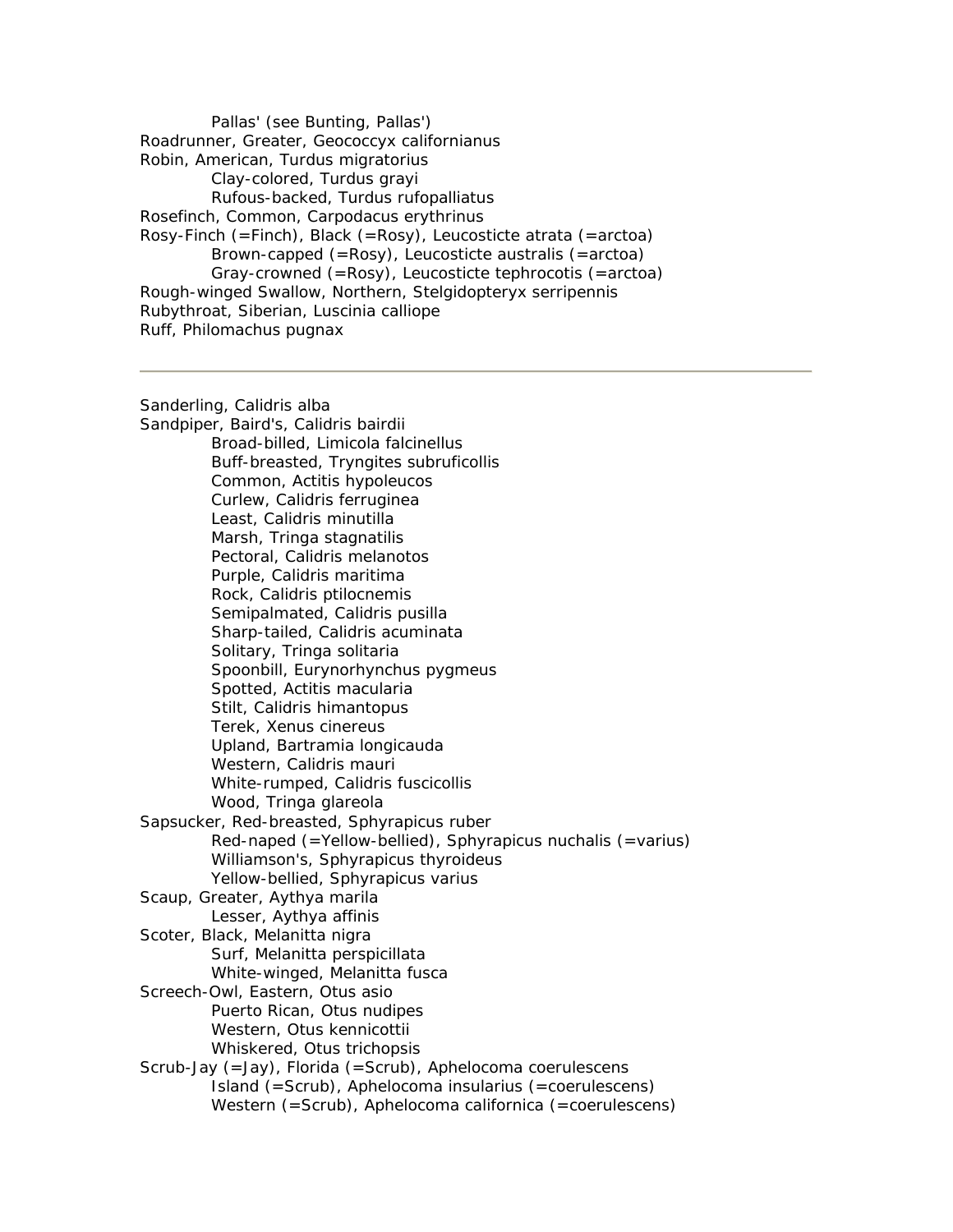Sea-Eagle, Steller's, Haliaeetus pelagicus Seedeater, White-collared, Sporophila torqueola Shearwater, Audubon's, Puffinus lherminieri Black-vented, Puffinus opisthomelas Buller's, Puffinus bulleri Christmas, Puffinus nativitatis Cory's, Bulweria diomedea Flesh-footed, Puffinus carneipes Greater, Puffinus gravis Little, Puffinus assimilis Manx, Puffinus puffinus Pink-footed, Puffinus creatopus Short-taild, Puffinus tenuirostris Sooty, Puffinus griseus Townsend's, Puffinus auricularis Wedge-tailed, Puffinus pacificus Shoveler, Northern, Anas clypeata Shrike, Loggerhead, Lanius ludovicianus Northern, Lanius excubitor Siskin, Pine, Carduelis pinus Skimmer, Black, Rhynchops niger Skua, Great, Catharacta skua South Polar, Catharacta maccormicki Skylark, Eurasian (see Lark, Sky) Smew, Mergellus albellus Snipe, Common, Gallinago gallinago Jack, Lymnocryptes minimus Pin-tailed, Gallinago stenura Swinhoe's, Gallinago megala Solitaire, Townsend's, Myadestes townsendi Sora, Porzana carolina Sparrow, American Tree, Spizella arborea Bachman's, Aimophila aestivalis Baird's, Ammodramus bairdii Black-chinned, Spizella atrogularis Black-throated, Amphispiza bilineata Botteri's, Aimophila botterii Brewer's, Spizella breweri Cassin's, Aimophila cassinii Chipping, Spizella passerina Clay-colored, Spizella pallida Field, Spizella pusilla Five-striped, Amphispiza quinquestriata Fox, Passerella iliaca Goldlen-crowned, Zonotrichia atricapilla Grasshopper, Ammodramus savannarum Harris', Zonotrichia querula Henslow's, Ammodramus henslowii Lark, Chondestes grammacus Le Conte's, Ammodramus leconteii Lincoln's, Melospiza lincolnii Nelson's Sharp-tailed (=Sharp-tailed), Ammodramus nelsoni (=caudacutus)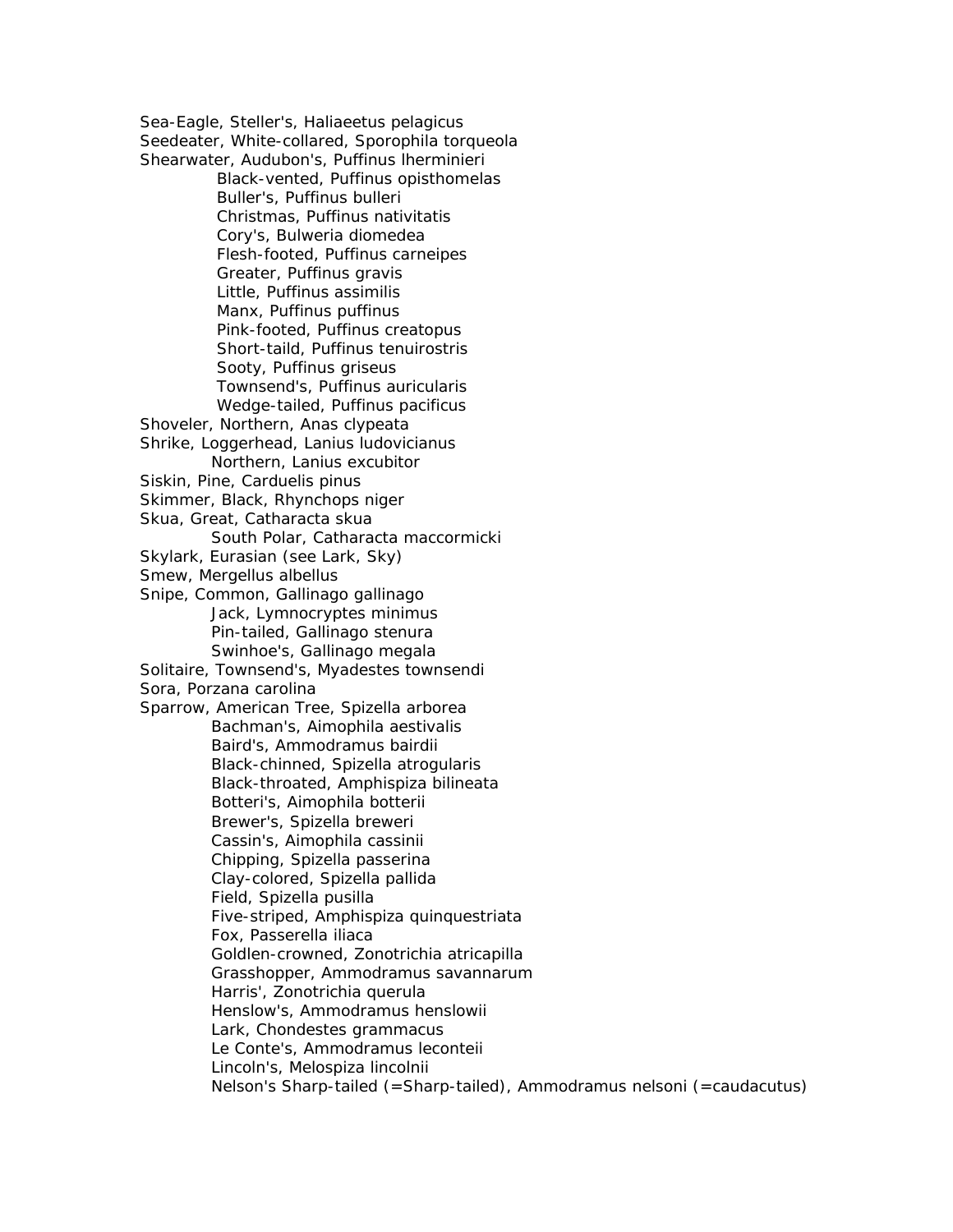Olive, Arremonops rufivirgatus Rufous-crowned, Aimophila ruficeps Rufous-winged, Aimophila carpalis Sage, Amphispiza belli Savannah, Passerculus sandwichensis Seaside, Ammodramus maritimus Saltmarsh Sharp-tailed (=Sharp-tailed), Ammodramus caudacutus Sharp-tailed (see Sparrow, Nelson's Sharp-tailed; and Sparrow, Saltmarsh Sharp-tailed) Song, Melospiza melodia Swamp, Melospiza georgiana Vesper, Pooecetes gramineus White-crowned, Zonotrichia leucophrys White-throated, Zonotrichia albicollis Worthen's, Spizella wortheni Spoonbill, Roseate, Ajaia ajaja Starling, Ashy, Sturnus cineraceus Violet-backed, Sturnus philippensis Starthroat, Plain-capped, Heliomaster constantii Stilt, Black-necked, Himantopus mexicanus Stint, Little, Calidris minuta Long-toed, Calidris subminuta Red-necked (=Rufous-necked), Calidris ruficollis Temminck's, Calidris temminckii Stork, Wood, Mycteria americana Storm-Petrel, Ashy, Oceanodroma homochroa Band-rumped, Oceanodroma castro Black, Oceanodroma melania Fork-tailed, Oceanodroma furcata Leach's, Oceanodroma leucorhoa Least, Oceanodroma microsoma Sooty (see Storm-Petrel, Tristram's) Tristram's (=Sooty), Oceanodroma tristrami Wedge-rumped, Oceanodroma tethys White-faced, Pelagodroma marina Wilson's, Oceanites oceanicus Surfbird, Aphriza virgata Swallow, Bahama, Tachycineta cyaneoviridis Bank, Riparia riparia Barn, Hirundo rustica Cave, Hirundo fulva Cliff, Hirundo pyrrhonota Northern Rough-winged (see Rough-winged Swallow, Northern) Tree, Tachycineta bicolor Violet-green, Tachycineta thalassina Swan, Trumpeter, Cygnus buccinator Tundra, Cygnus columbianus Whooper, Cygnus cygnus Swift, Antillean Palm, Tachornis phoenicobia Black, Crypseloides niger Chimney, Chaetura pelagica Common, Apus apus Fork-tailed, Apus pacificus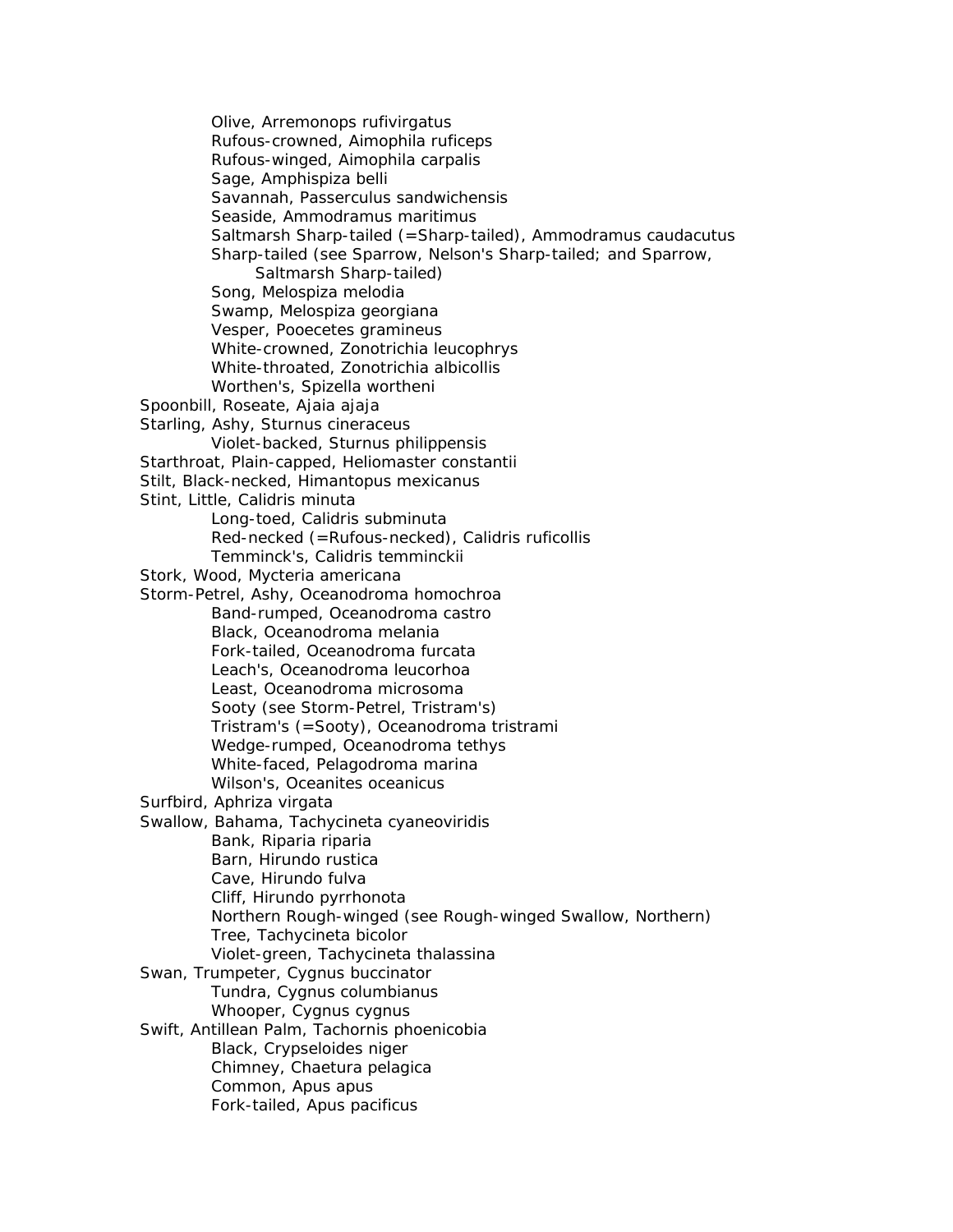Vaux's, Chaetura vauxi White-collared, Streptoprocne zonaris White-throated, Aeronautes saxatalis

Tanager, Hepatic, Piranga flava Puerto Rican, Neospingus speculiferus Scarlet, Piranga olivacea Stripe-headed, Spindalis zena Summer, Piranga rubra Western, Piranga ludoviciana Tattler, Gray-tailed, Heteroscelus brevipes Wandering, Heteroscelus incanus Teal, Baikal, Anas formosa Blue-winged, Anas discors Cinnamon, Anas cyanoptera Falcated, Anas falcata Green-winged, Anas crecca Tern, Aleutian, Sterna aleutica Arctic, Sterna paradisaea Black, Chlidonias niger Black-naped, Sterna sumatrana Bridled, Sterna anaethetus Caspian, Sterna caspia Common, Sterna hirundo Elegant, Sterna elegans Forster's, Sterna forsteri Gray-backed, Sterna lunata Gull-billed, Sterna nilotica Least, Sterna antillarum Little, Sterna albifrons Roseate, Sterna dougallii Royal, Sterna maxima Sandwich, Sterna sandvicensis Sooty, Sterna fuscata White, Gygis alba White-winged, Chlidonias leucopterus Thrasher, Bendire's, Toxostoma bendirei Brown, Toxostoma rufum California, Toxostoma redivivum Crissal, Toxostoma crissale Le Conte's, Toxostoma lecontei Long-billed, Toxostoma longirostre Pearly-eyed, Margarops fuscatus Sage, Oreoscoptes montanus Thrush, Aztec, Ridgwayia pinicola Bicknell's (=Gray-cheeked), Catharus bicknelli (=minimus) Blue Rock, Monticola solitarius Dusky, Turdus naumanni Eyebrowed (=Eye-browed), Turdus obscurus Gray-cheeked, Catharus minimus Hawaiian (see Kamao, Olomao, and Omao)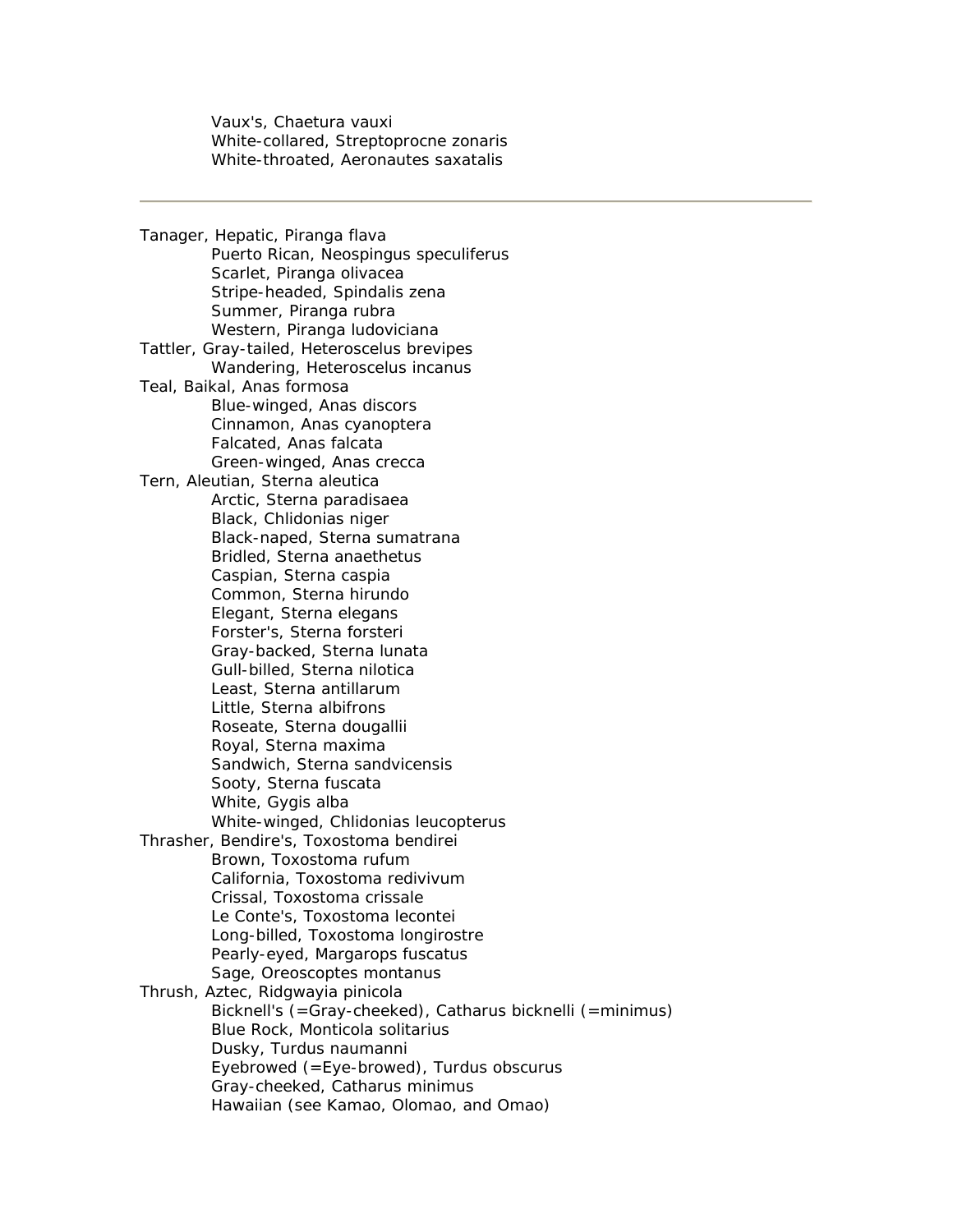Hermit, Catharus guttatus Red-legged, Turdus plumbeus Small Kauai (see Puaiohi) Swainson's, Catharus ustulatus Varied, Ixoreus naevius Wood, Hylocichla mustelina Tit, Siberian, Parus cinctus Titmouse, Bridled, Parus wollweberi Plain, Parus inornatus Tufted, Parus bicolor Towhee, Abert's, Pipilo aberti Brown (see Towhee, California; and Towhee, Canyon) California (=Brown), Pipilo crissalis (=fuscus) Canyon (=Brown), Pipilo fuscus Eastern (=Rufous-sided), Pipilo erythrophthalmus Green-tailed, Pipilo chlorurus Rufous-sided (see Tohwee, Eastern; and Towhee, Spotted) Spotted (=Rufous-sided), Pipilo maculatus (=erythrophthalmus) Tree-Pipit, Olive (see Pipit, Olive-backed) Trogon, Eared, Euptilotus neoxenus Elegant, Trogon elegans Tropicbird, Red-billed, Phaethon aethereus Red-tailed, Phaethon rubricauda White-tailed, Phaethon lepturus Turnstone, Black, Arenaria melanocephala Ruddy, Arenaria interpres

Veery, Catharus fuscescens Verdin, Auriparus flaviceps Violet-ear, Green, Colibri thalassinus Vireo, Bell's, Vireo bellii Black-capped, Vireo atricapillus Black-whiskered, Vireo altiloquus Gray, Vireo vicinior Hutton's, Vireo huttoni Philadelphia, Vireo philadelphicus Puerto Rican, Vireo latimeri Red-eyed, Vireo olivaceus Solitary, Vireo solitarius Warbling, Vireo gilvus White-eyed, Vireo griseus Yellow-green (=Red-eyed), Vireo flavoviridis (=olivaceus) Yellow-throated, Vireo flavifrons Vulture, Black, Coragyps atratus Turkey, Cathartes aura

Wagtail, Black-backed, Motacilla lugens Gray, Motacilla cinerea White, Motacilla alba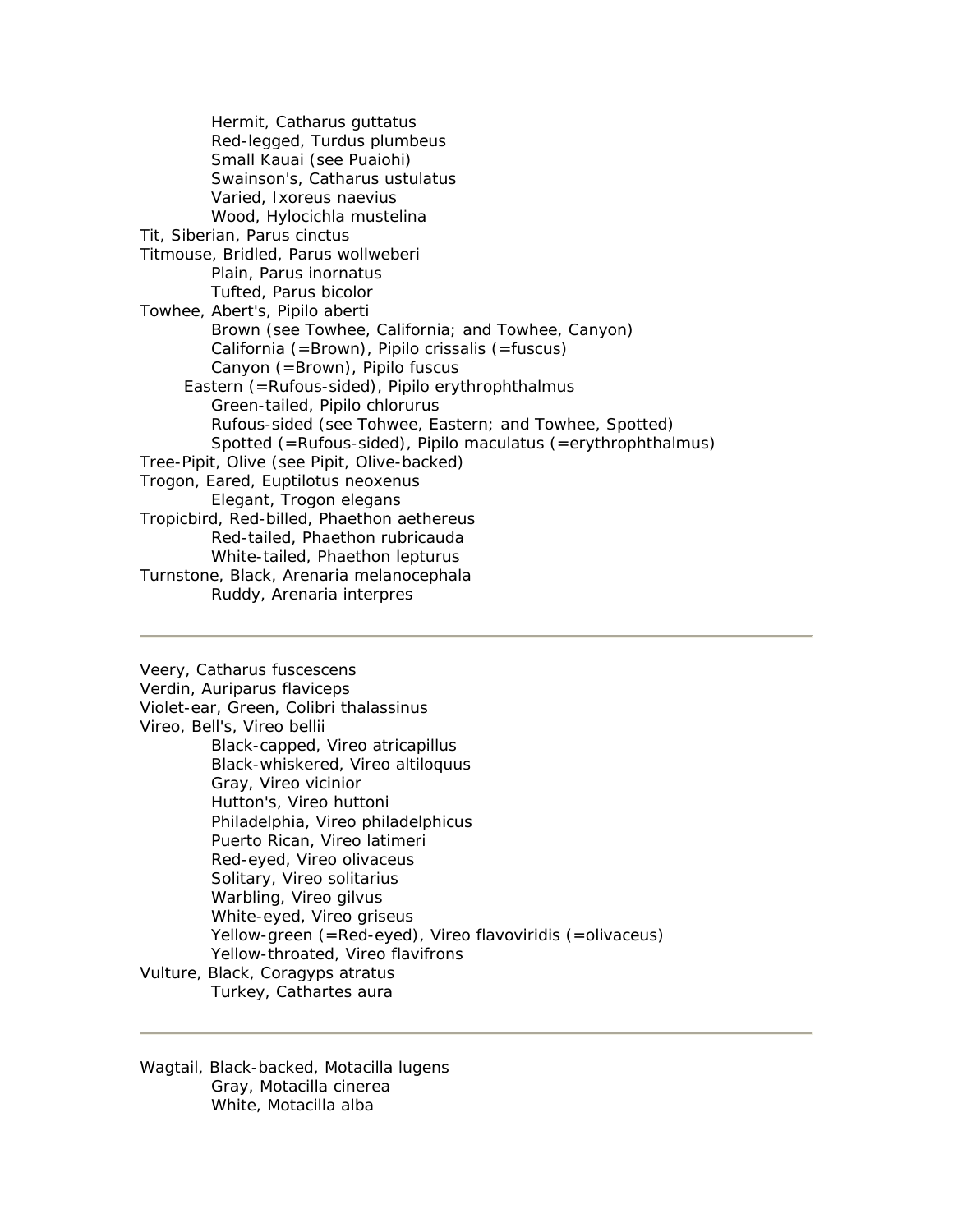Yellow, Motacilla flava

Warbler, Adelaide's, Dendroica adelaidae Arctic, Phylloscopus borealis Bachman's, Vermivora bachmanii Bay-breasted, Dendroica castanea Black-and-white, Dendroica varia Black-throated Blue, Dendroica caerulescens Black-throated Gray, Dendroica nigrescens Black-throated Green, Dendroica virens Blackburnian, Dendroica fusca Blackpoll, Dendroica striata Blue-winged, Vermivora pinus Canada, Wilsonia canadensis Cape May, Dendroica tigrina Cerulean, Dendroica cerulea Chestnut-sided, Dendroica pensylvanica Colima, Vermivora crissalis Connecticut, Oporornis agilis Elfin Woods, Dendroica angelae Golden-cheeked, Dendroica chrysoparia Golden-crowned, Basileuterus culicivorus Golden-winged, Vermivora chrysoptera Grace's, Dendroica graciae Hermit, Dendroica occidentalis Hooded, Wilsonia citrina Kentucky, Oporornis formosus Kirtland's, Dendroica kirtlandii Lucy's, Vermivora luciae MacGillivray's, Oporornis tolmiei Magnolia, Dendroica magnolia Mourning, Oporornis philadelphia Nashville, Vermivora ruficapilla Olive, Peucedramus taeniatus Orange-crowned, Vermivora celata Palm, Dendroica palmarum Pine, Dendroica pinus Prairie, Dendroica discolor Prothonotary, Protonotaria citrea Red-faced, Cardellina rubrifrons Rufous-capped, Basileuterus rufifrons Swainson's, Limnothlypis swainsonii Tennessee, Vermivora peregrina Townsend's, Dendroica townsendi Virginia's, Vermivora virginiae Willow, Phylloscopus trochilus Wilson's, Wilsonia pusilla Worm-eating, Helmitheros vermivorus Yellow, Dendroica petechia Yellow-rumped, Dendroica coronata Yellow-throated, Dendroica dominica Waterthrush, Louisiana, Seiurus motacilla Northern, Seiurus noveboracensis Waxwing, Bohemian, Bombycilla garrulus